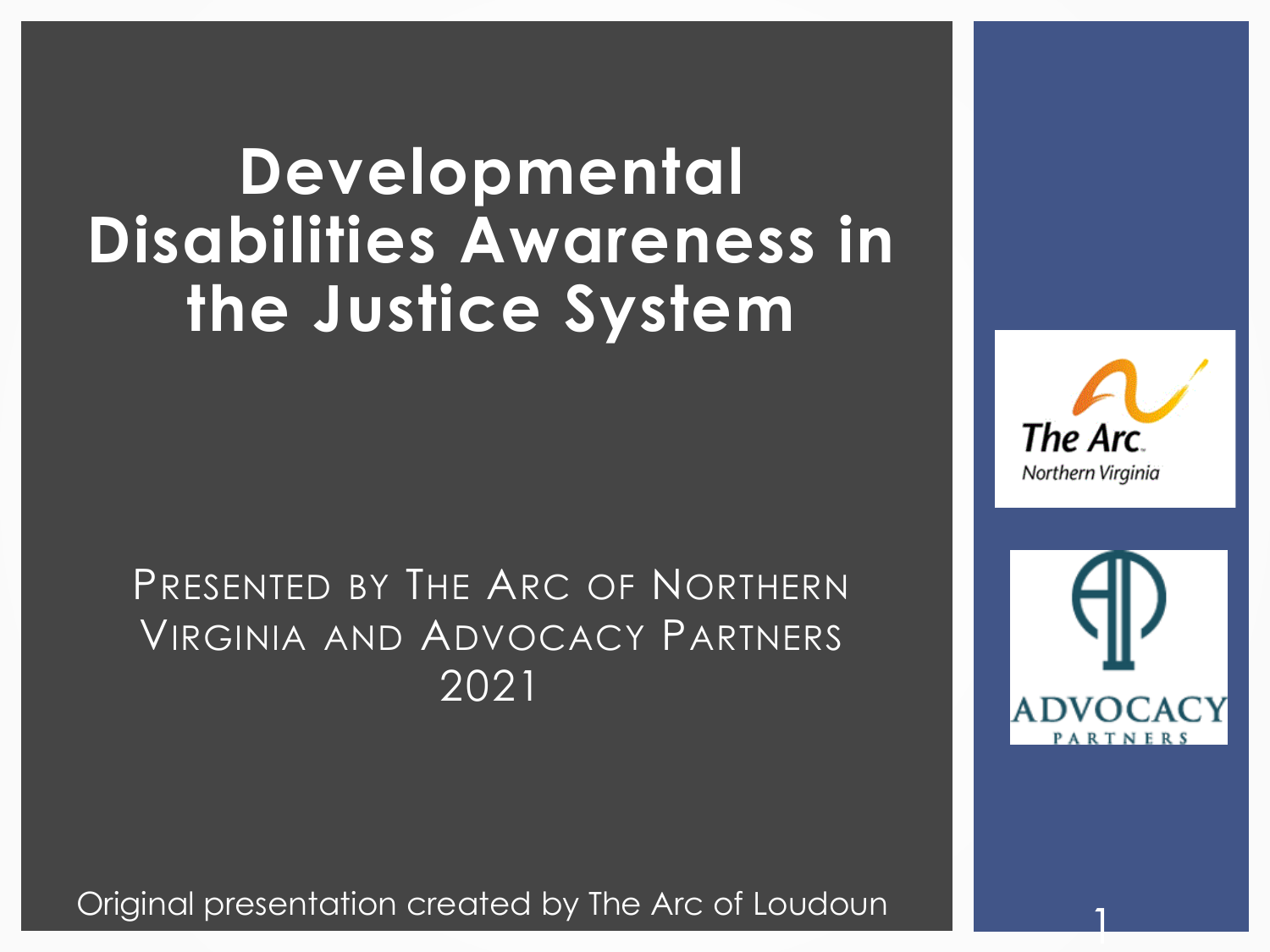# **Outline**  $\mathcal{P}$

- Need for Training
- What is Disability?
- Types of Disabilities
- Developmental Disabilities
	- Speech and behavior
	- Manifestations
	- Culpability
- How Disability Can Lead to Suspicions
- Strategies for Success
- Relevant Laws
- Resources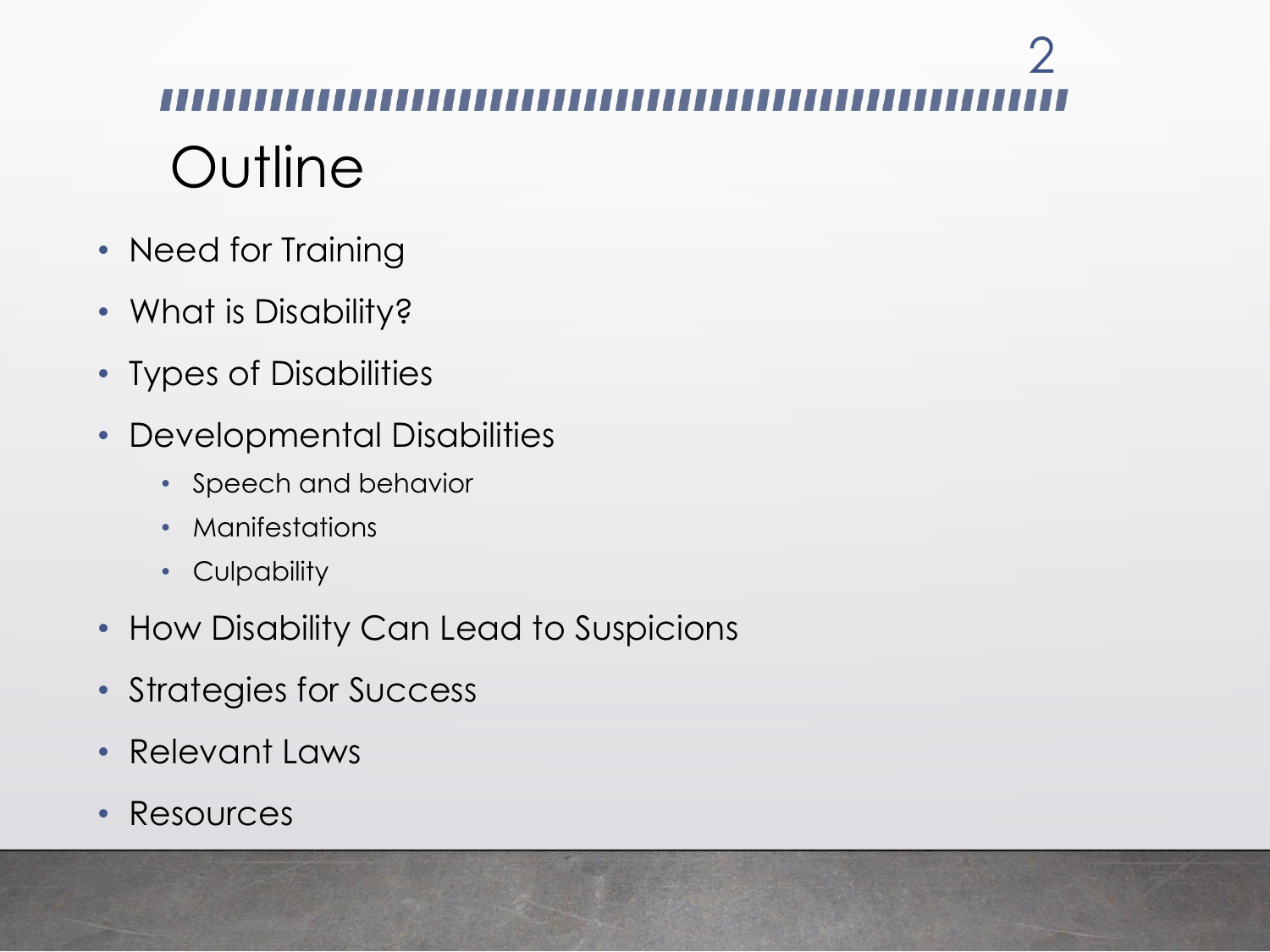# Why is this training important? 3

- Individuals with disabilities live, work, learn, and play in our community and their communications, actions and behaviors are often misunderstood
- Without understanding about disabilities, behaviors are easily misunderstood
	- In educational settings
	- In victimization
	- In alleged criminal activity

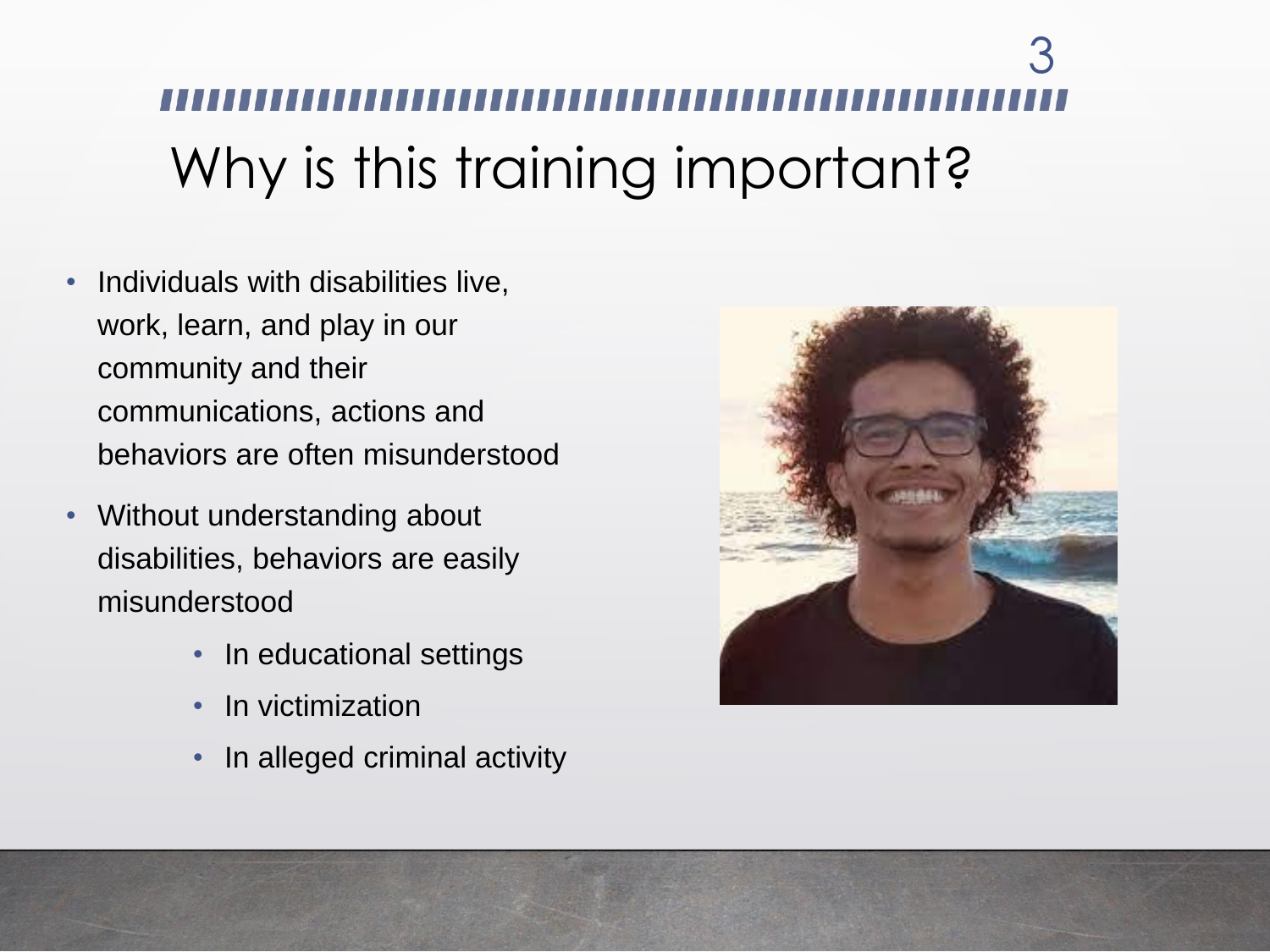### What do we mean when we say "Disability?" 4

Person who has a physical or mental impairment that substantially limits one or more major life activity. This includes people who have a record of such an impairment, even if they do not currently have a disability. It also includes individuals who do not have a disability but are regarded as having a disability.

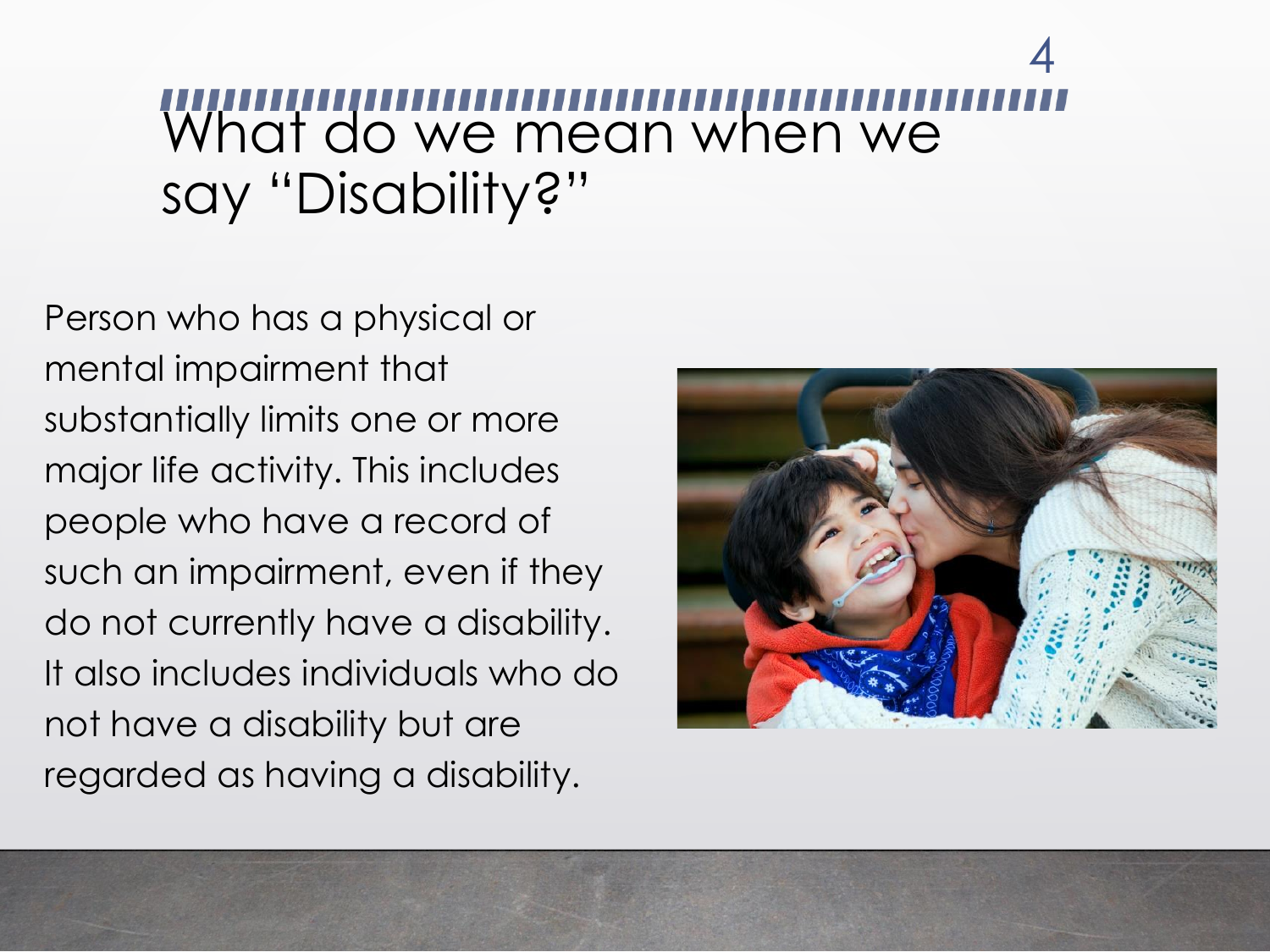# Types of Disabilities 5

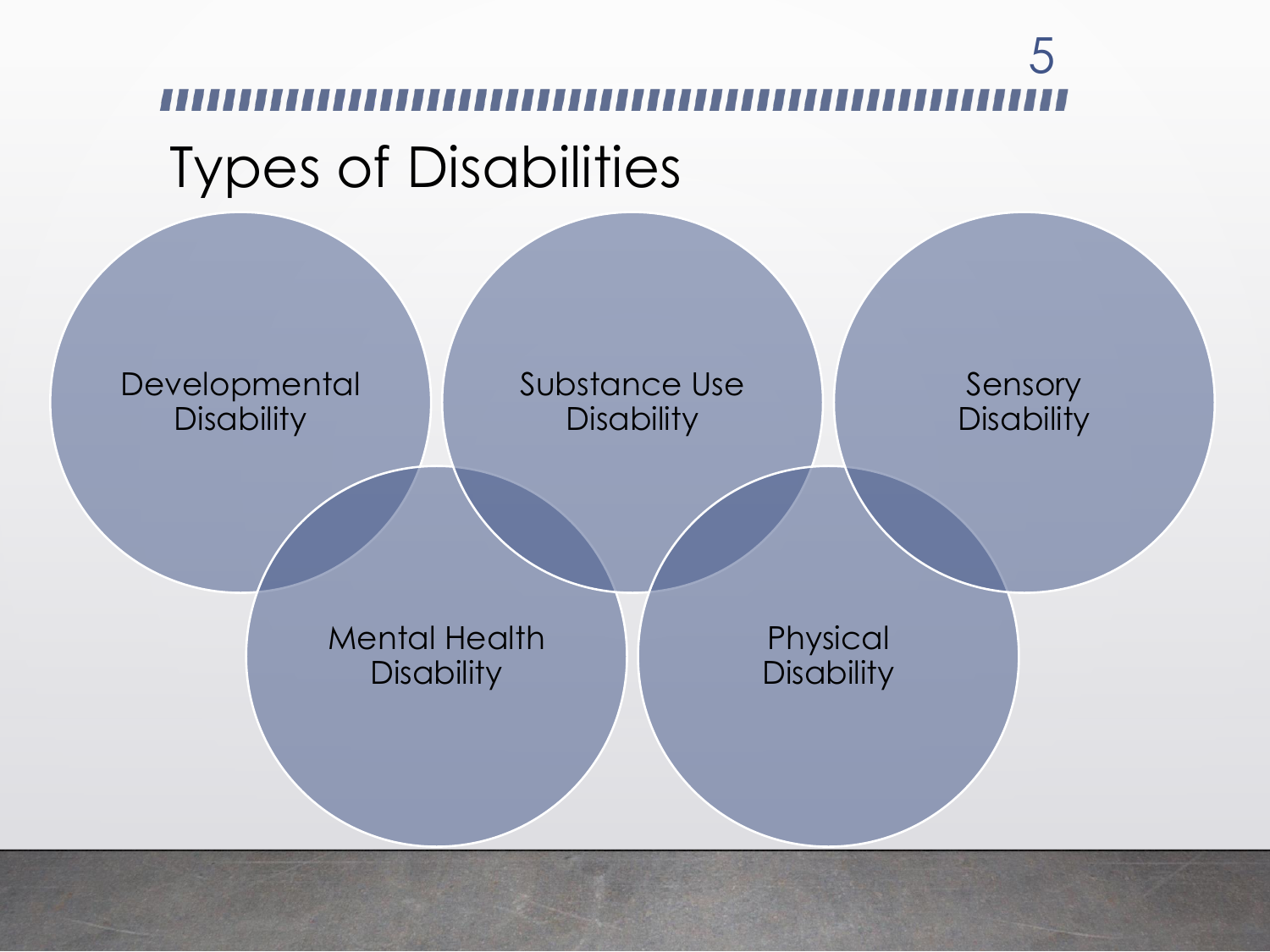### **Behavioral / Emotional / Psychiatric Disabilities**

- You'll see one or more of these issues to a significant degree for an extended time
	- An inability to learn that cannot be explained by intellectual, sensory, or health factors
	- An inability to build or maintain satisfactory interpersonal relationships
	- Inappropriate types of behavior or feelings under normal circumstances
	- A general pervasive mood of unhappiness or depression
	- A tendency to develop physical symptoms or fears associated with life problems

Some Manifestations:

- Inattention
- Hyperactivity
- Impulsivity
- Defiant behaviors
- **Self-injurious behaviors**

Examples Include:

- Oppositional Defiant Disorder (ODD)
- Conduct disorders
- **Anxiety, Depression, Bipolar,** Schizophrenia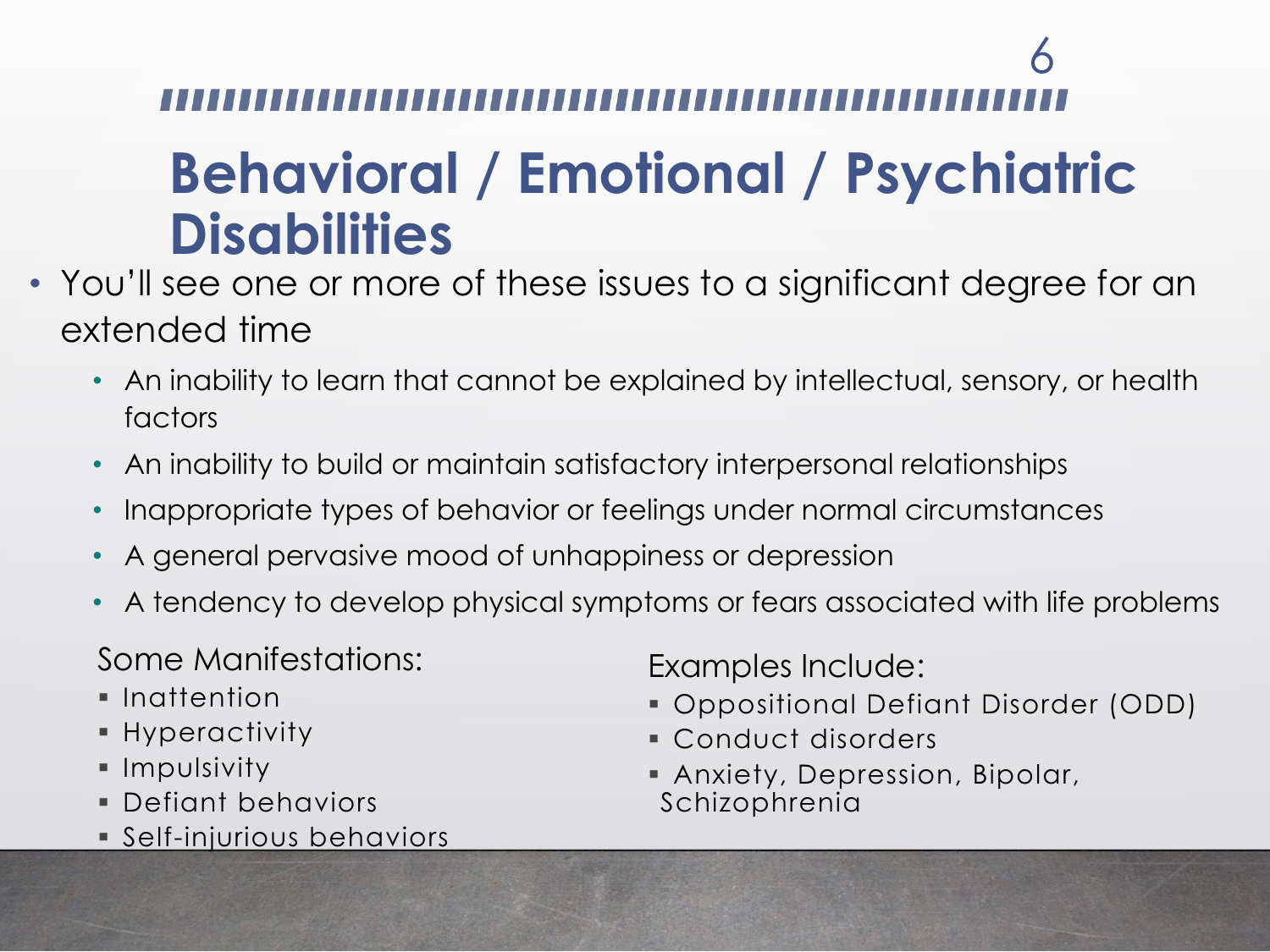### DD And MI Need to be Treated Differently within the Justice System

#### **Developmental Disabilities**

- Often (but not always) affects cognitive abilities: wide range of capabilities among those with DD
- Lifelong disability (24/7)
- No such thing as "recovery" from a DD
- Requires services and supports for a lifetime. Medications and therapies may be used to improve functioning but can not "cure".
- Helpers include mental health professionals with training in DD

#### Mental Illness

- Doesn't typically interfere with cognitive abilities
- Some are chronic while others are temporary and recur in episodes
- Can experience "recovery"
- Focus on stabilization, treatment and recovery through medication, therapy or a combination
- Helpers include mental health professionals with training in MI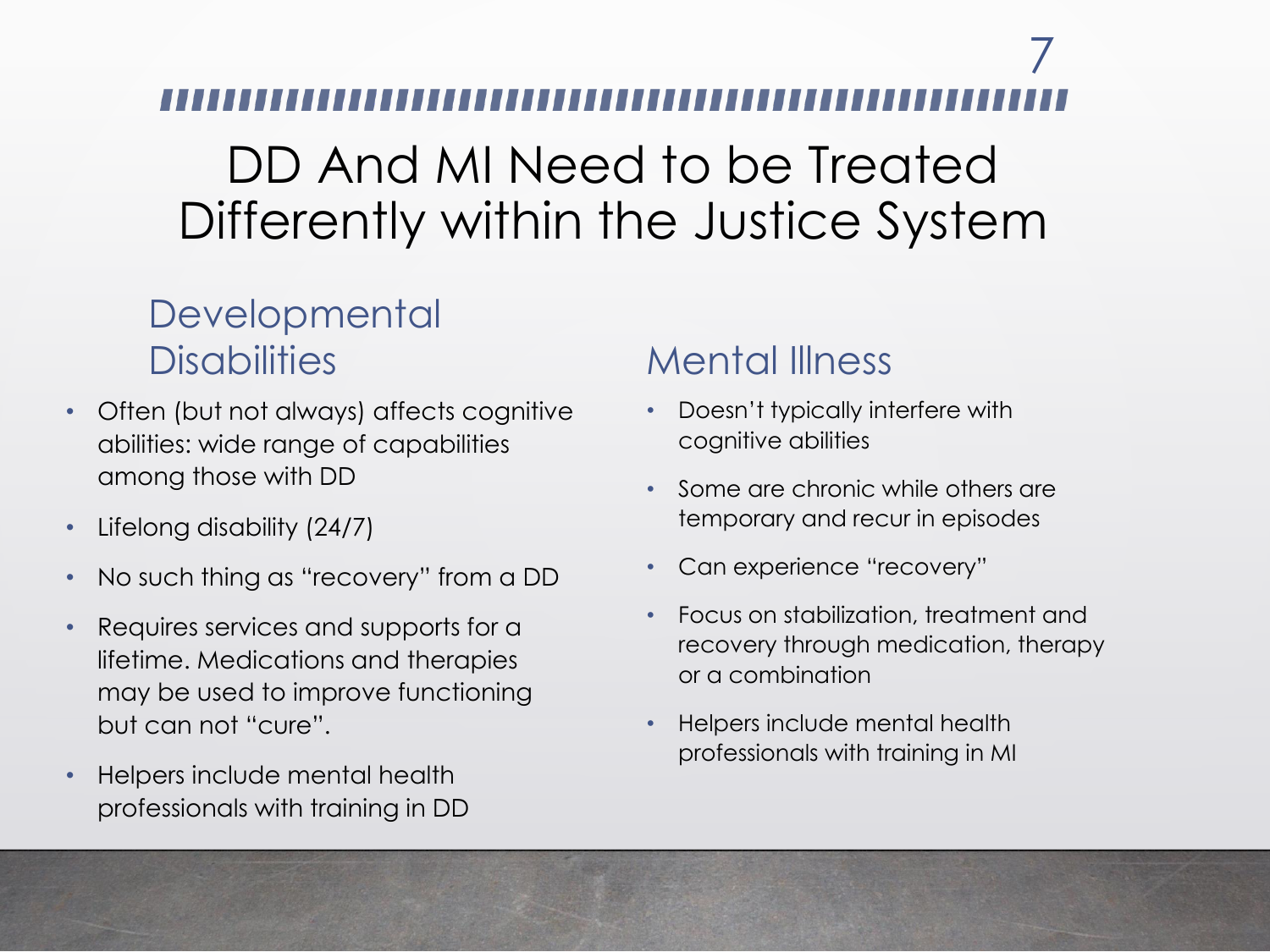### **Intellectual/Developmental (I/DD) Disabilities Examples**

• Definition: Cognitive or physical impairment onset before age 22 and likely to continue indefinitely

### Limitations:

- Decision-making
- $\blacksquare$  Self-care
- Language skills
- Learning
- Mobility
- Self-direction
- Capacity for independent living
- Economic selfsufficiency
- **EXTENTION-Deficit/Hyperactivity Disorder** 
	- **.** Struggles with focus and calm
- **Autism Spectrum Disorder** 
	- **Challenges with processing and sensory input, social skills**
- **Cerebral Palsy** 
	- **Poor muscle/speech control**
- **Fetal Alcohol Spectrum Disorders** 
	- **EXEC** Lack of focus and coordination, social struggles
- **Fragile X Syndrome** 
	- Impulse control challenges, anxiety, sensory sensitivities
- Down syndrome
	- **EXECT** Slower processing speed and cognition challenges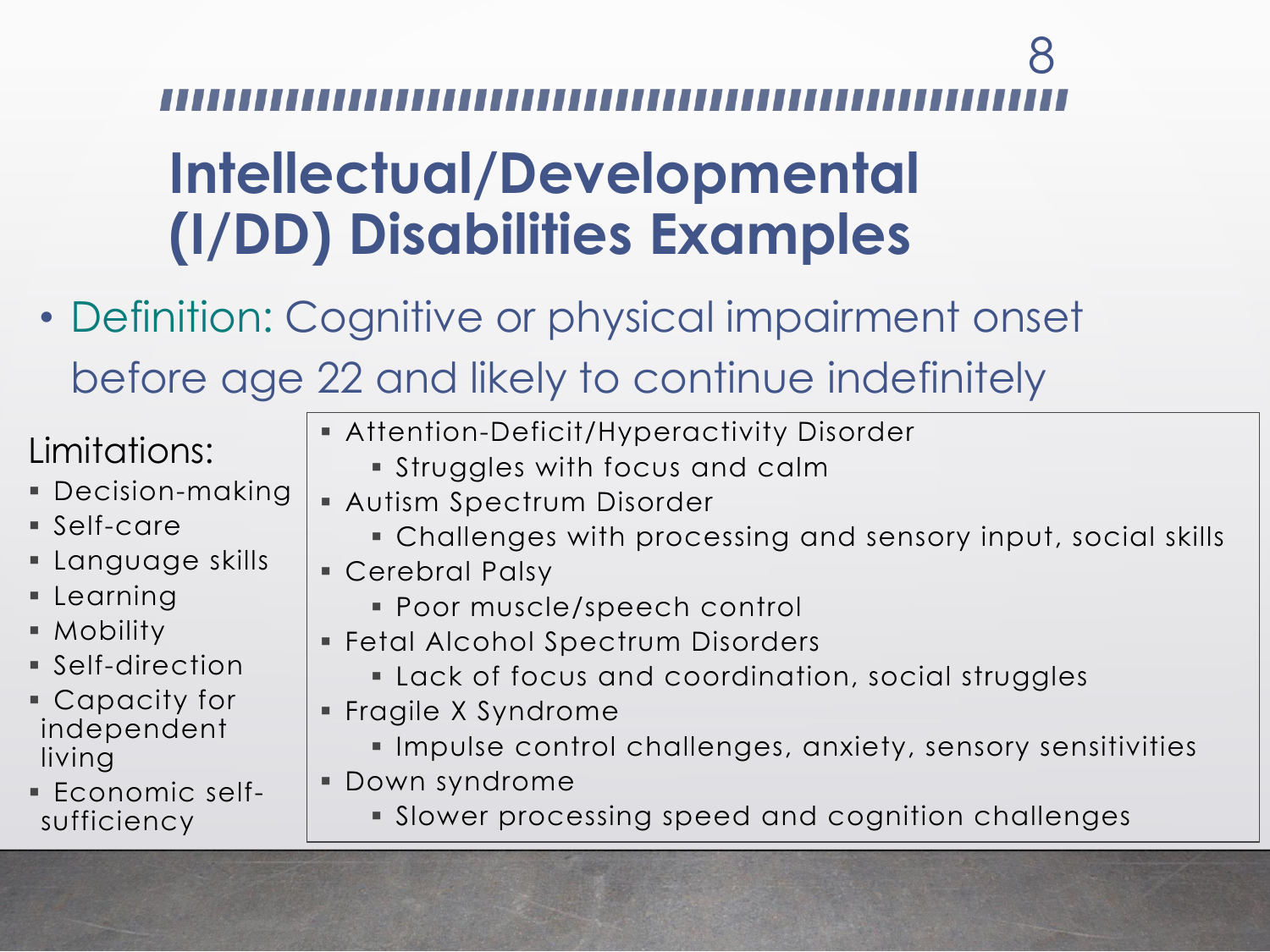# Let's take a deeper dive into DD 9

#### Common Characteristics:

- Eccentric speech patterns
- Avoids eye contact
- Difficulty modulating voice volume and pitch
- Rocking, hand flapping, pacing, or other "selfstimulating" behavior
- Avoids being touched
- Extreme or unusual response to light, sound, or other sensory input
- Insensitivity or high tolerance for pain or discomfort from heat or cold
- Difficulty recognizing voice cues from other people



• May not know how to lie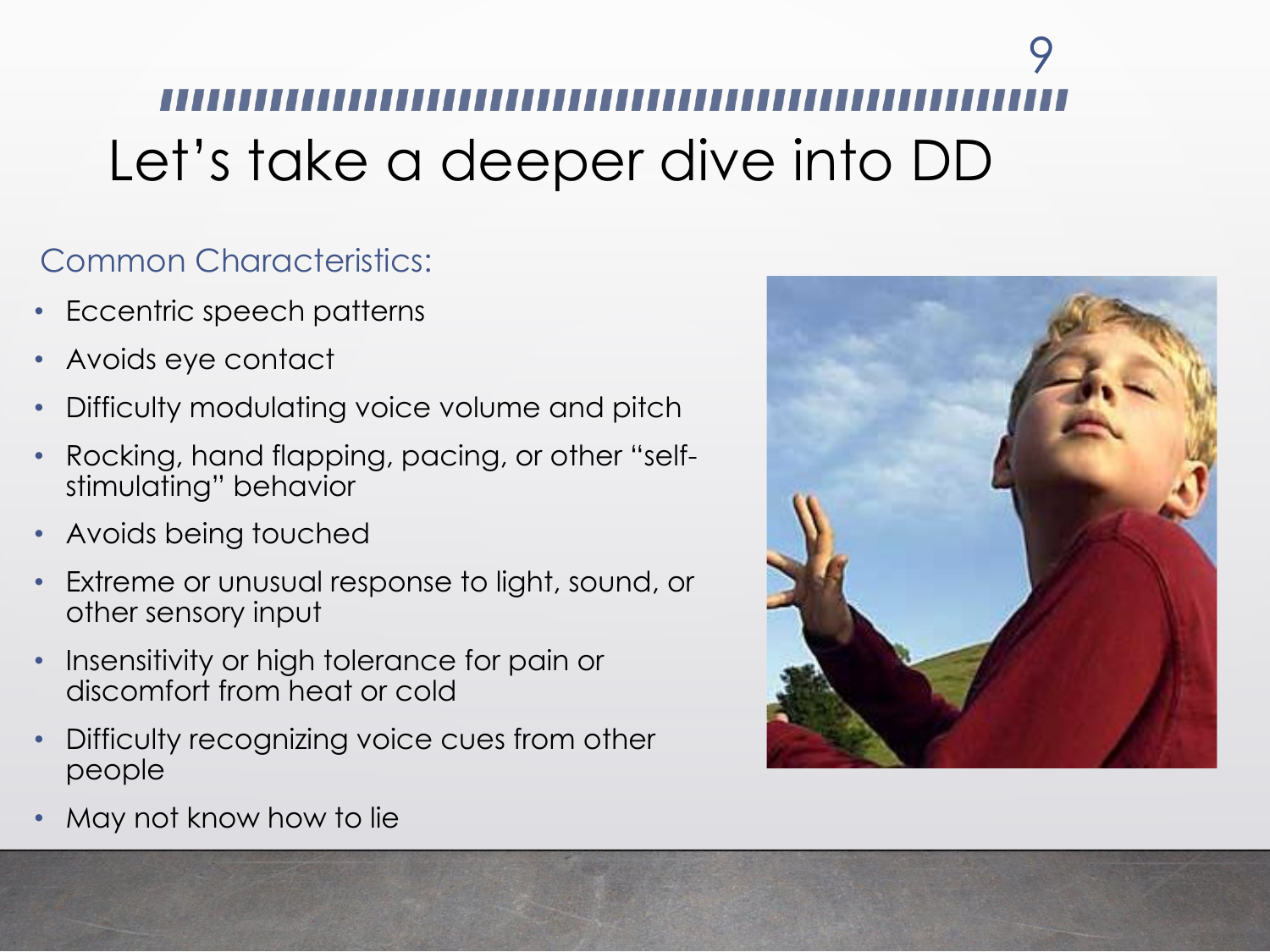### Let's take a deeper dive into DD, **Continued** 10



#### Some other Common Characteristics:

- Difficulty recognizing non-vocal/gestural cues (i.e. knowing that a thumbs up means "good job")
- Difficulty recognizing faces
- Strong food preferences or aversions
- Do not understand compound questions or directions
- Can be easily diverted and may elope:
	- Places with water
	- Playgrounds and parks
	- **Stores**
	- Places with animals

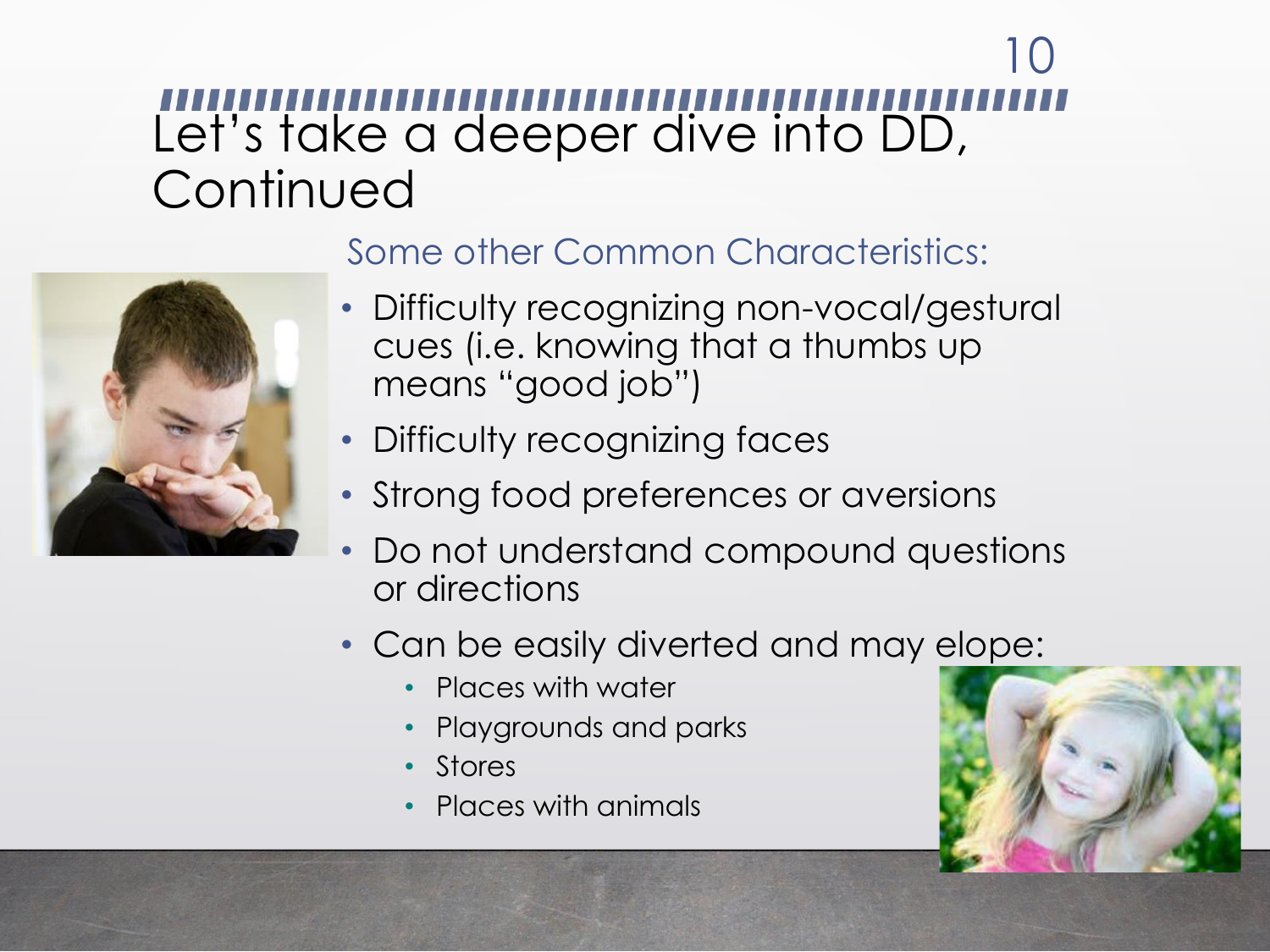*Possible* impacts of disabilities 11

- Heightened vulnerability
- Limited memory/impaired recall
- Sensory Needs (selfstimulating behavior, called stimming)
- Difficulty comprehending information
- Unable to respond to questions appropriately
- May try to hide incómpetence or ignorance



*REMEMBER: Each person is different*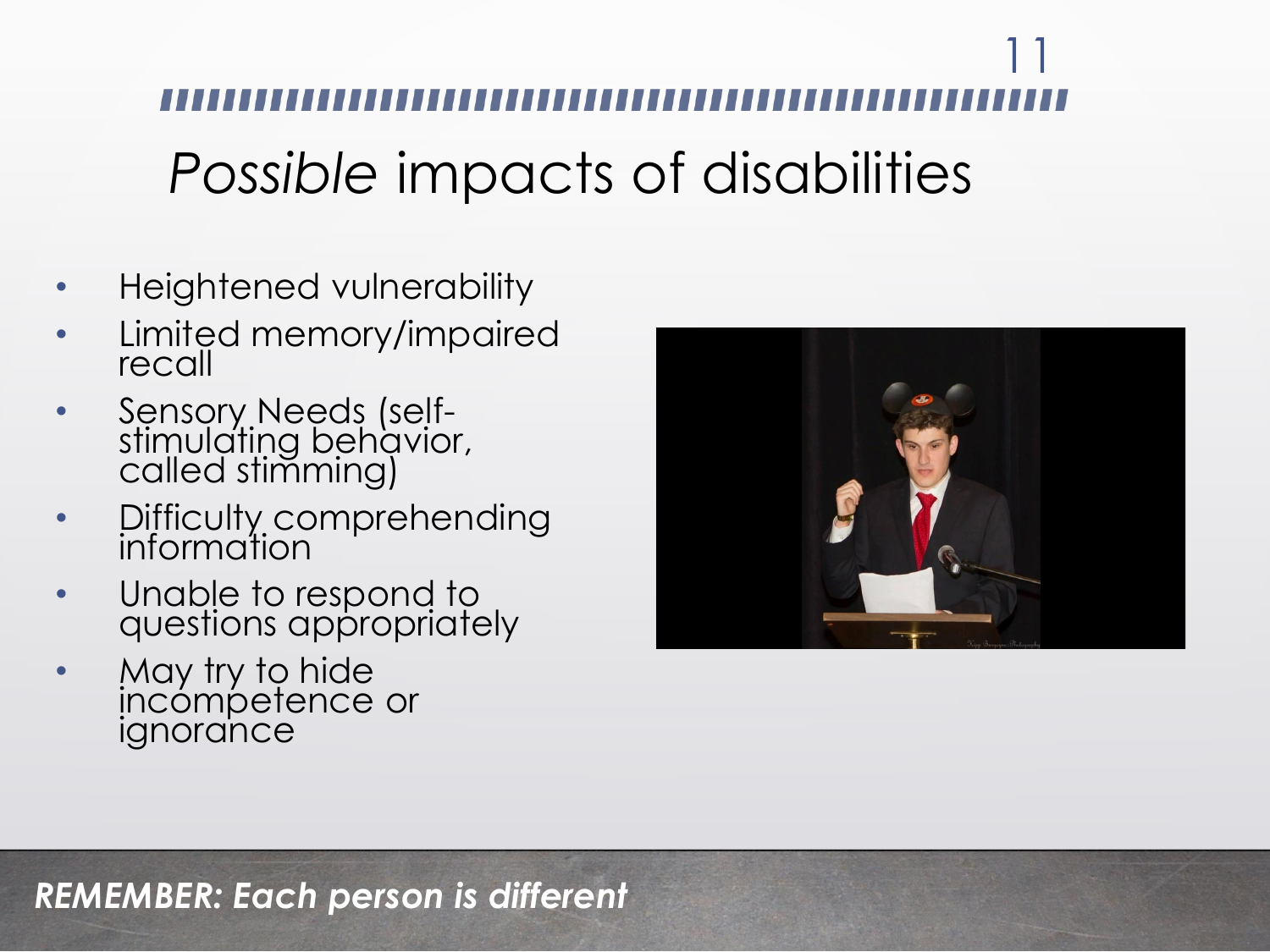### *Possible* impacts of disabilities



- Copying or "parroting" answers
- Easily influenced by other individuals (and willing to take blame)
- Eagerness to please authority figures
- May not understand sarcasm, colloquialisms, or social cues
- Immature for age
- Poor impulse control

#### *REMEMBER: Each person is different*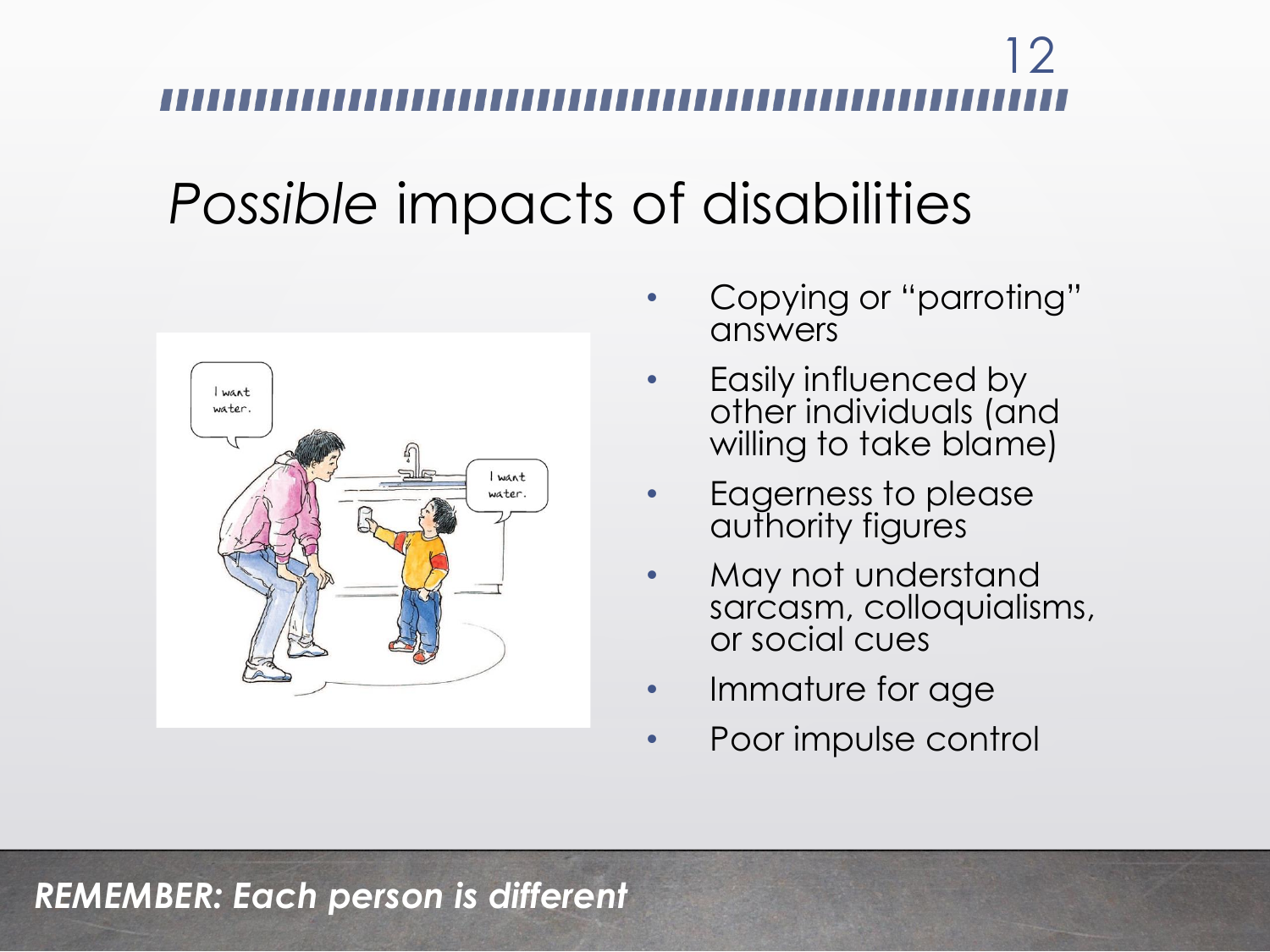| '3

### Speech and Communication

### **When a person with DD is asked a question:**

- They'll typically produce a response even if they don't understand the question (or know the correct answer)
- "I don't know" may be an automatic answer, especially when feeling stressed; it's rare that a person with DD will use this response accurately
- They may avoid eye contact and may even appear to be hiding something
- If a question is asked repeatedly, you may get different answers each time
- Often individuals with DD have been instructed to respond whether or not they understand the question or know the answer … they may try different answers until they've given you the response they think you're looking for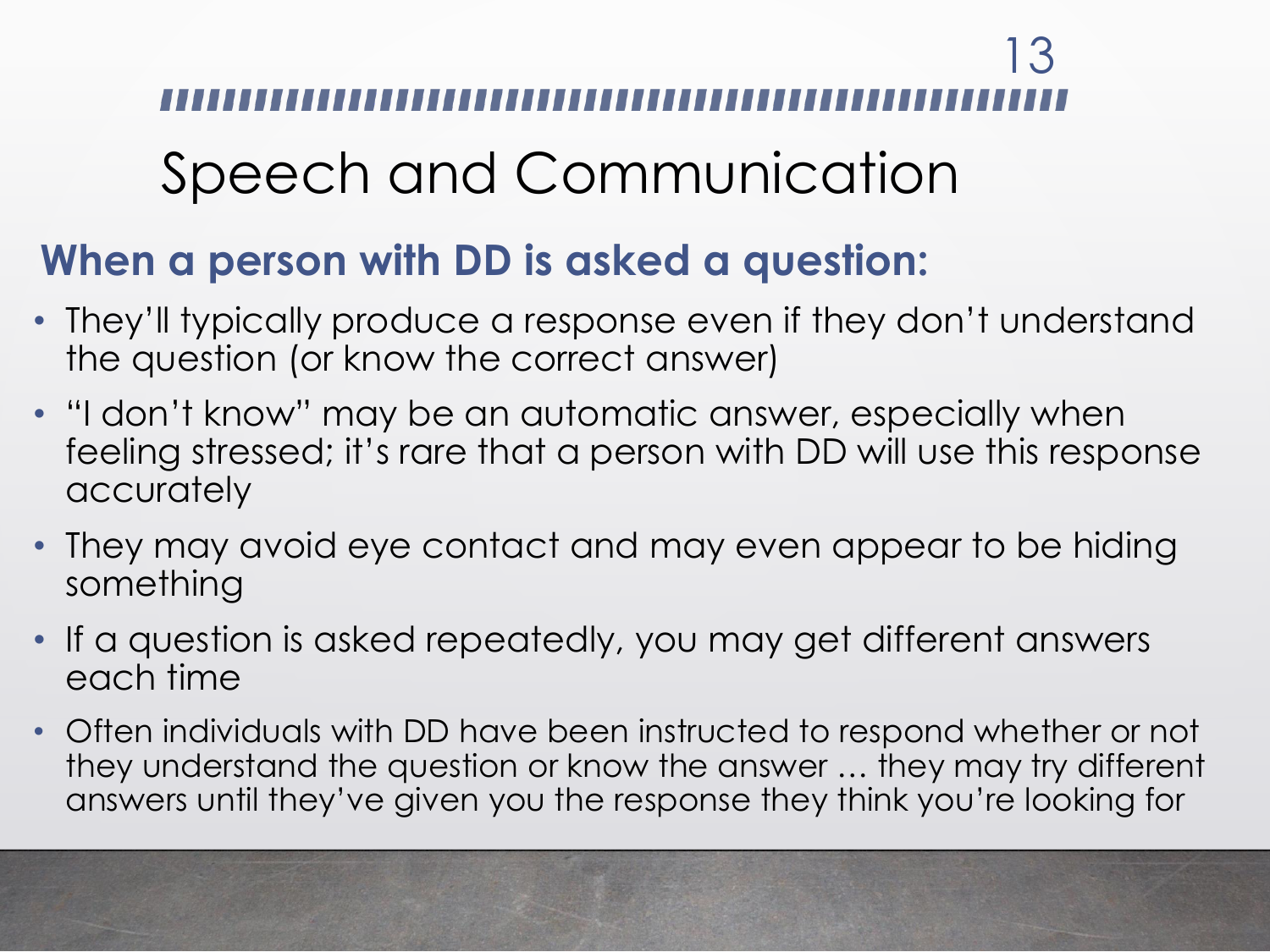### Examples of eccentric Speech

- "Where are you?"
	- **"Here" or "Arlington" or "School" – which may or may not be accurate**
- "What is your name?"
	- **"Caleb"**
- "What is your mom's name?"
	- **"Caleb"**
- "What is your dad's name?"
	- **"Caleb"**
- "Where do you live?"
	- **"House"**
- "Are you hurt?"
	- **"I need medicine to make me feel better" or "Boo-Boo"**

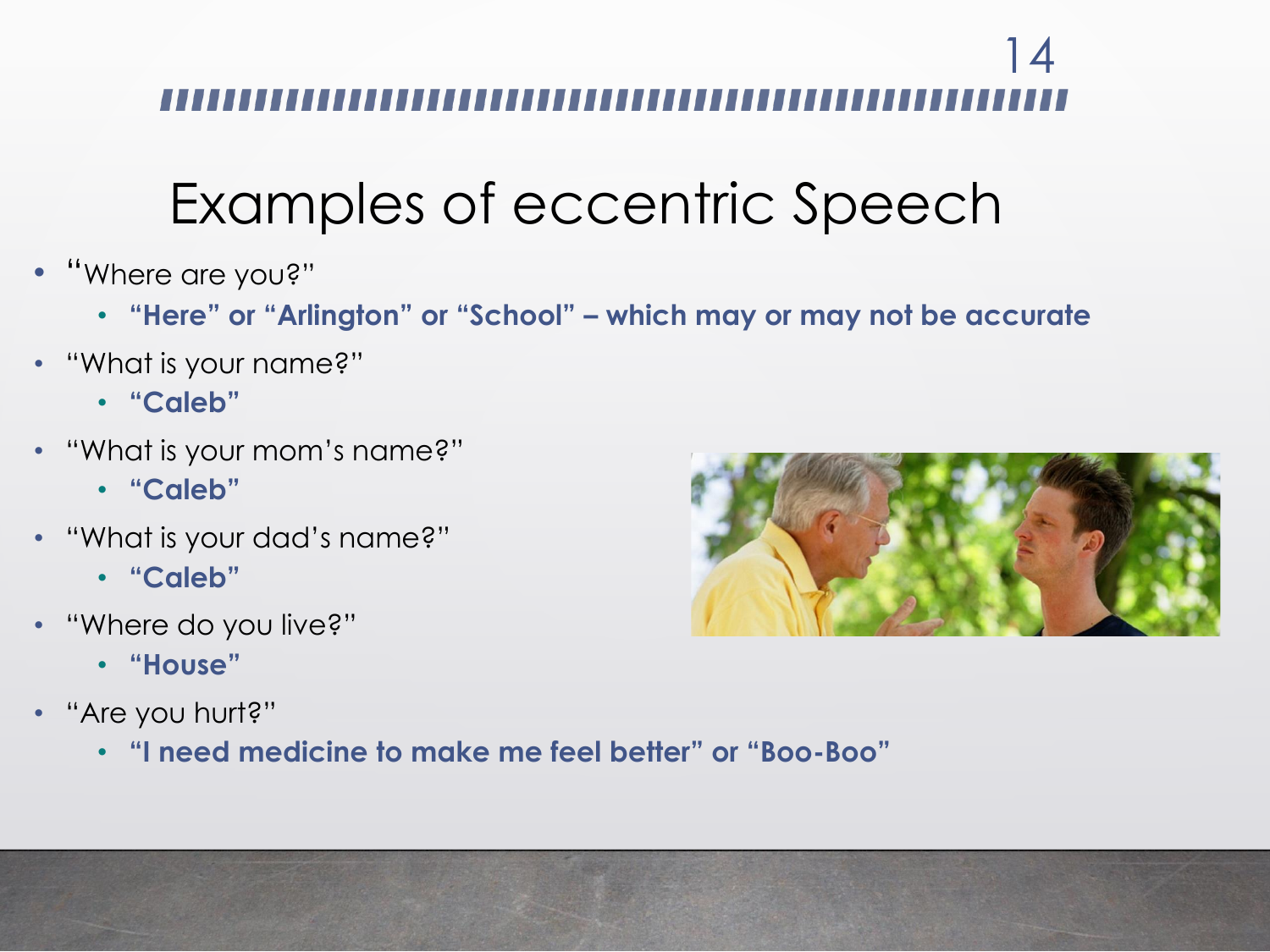### Aggression 15

If the individual has an aggressive or self -injurious repertoire, they may begin to self -injure themselves which can look like a variety of behaviors: head hitting, head banging, biting, pinching, scratching his own arms, eye picking, etc.

Aggressive behavior typically results from some kind of aversive environmental event, such as loud noises, being restricted physically, too much talking, denied access to a needed toy or item such as an iPad, stuffed animal, blanket, etc.

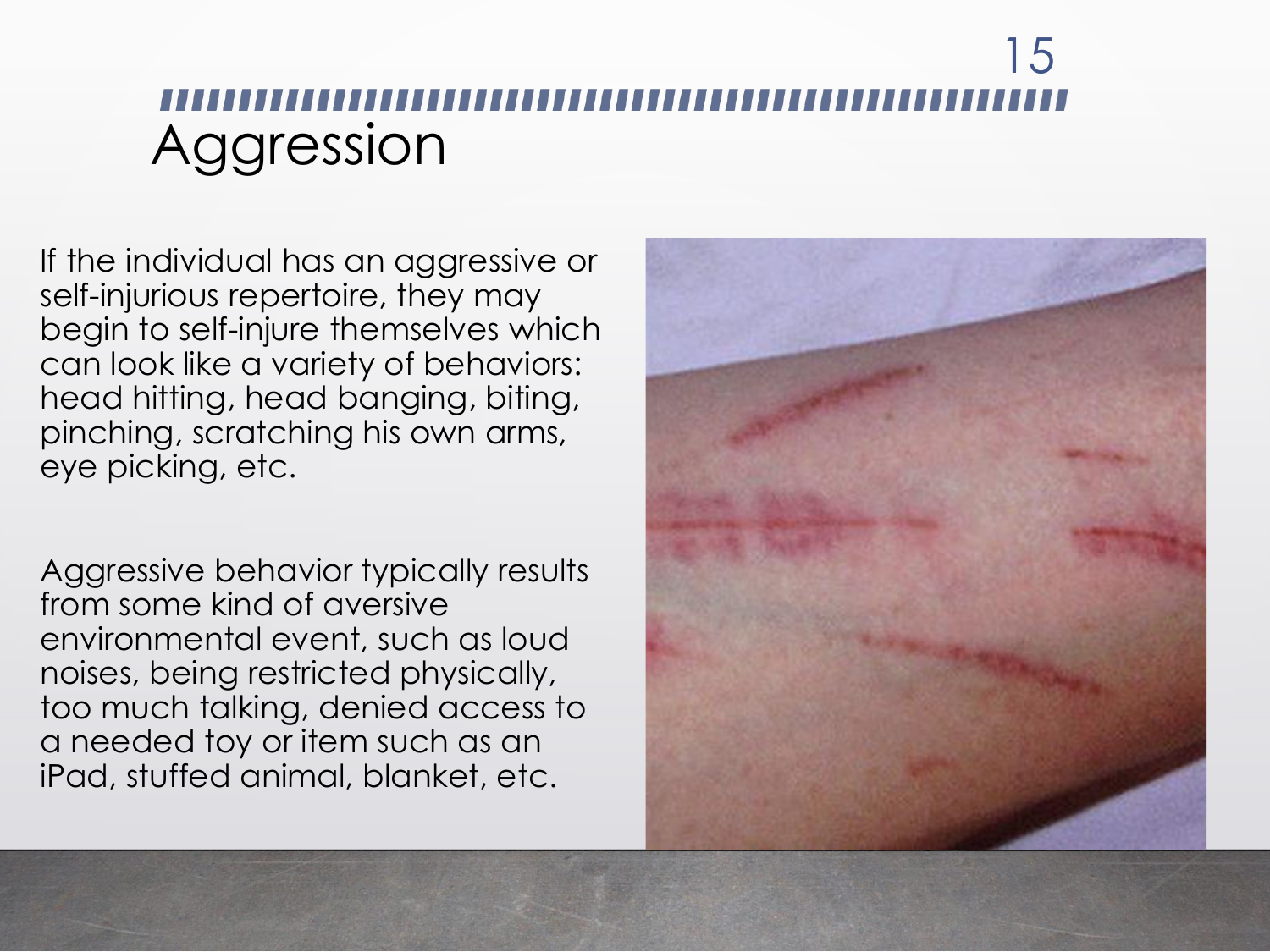# Factors in Culpability 16

- Criminal intent issue
- Relationship between behavior and disability
- Legal system acknowledging these issues in new legislation

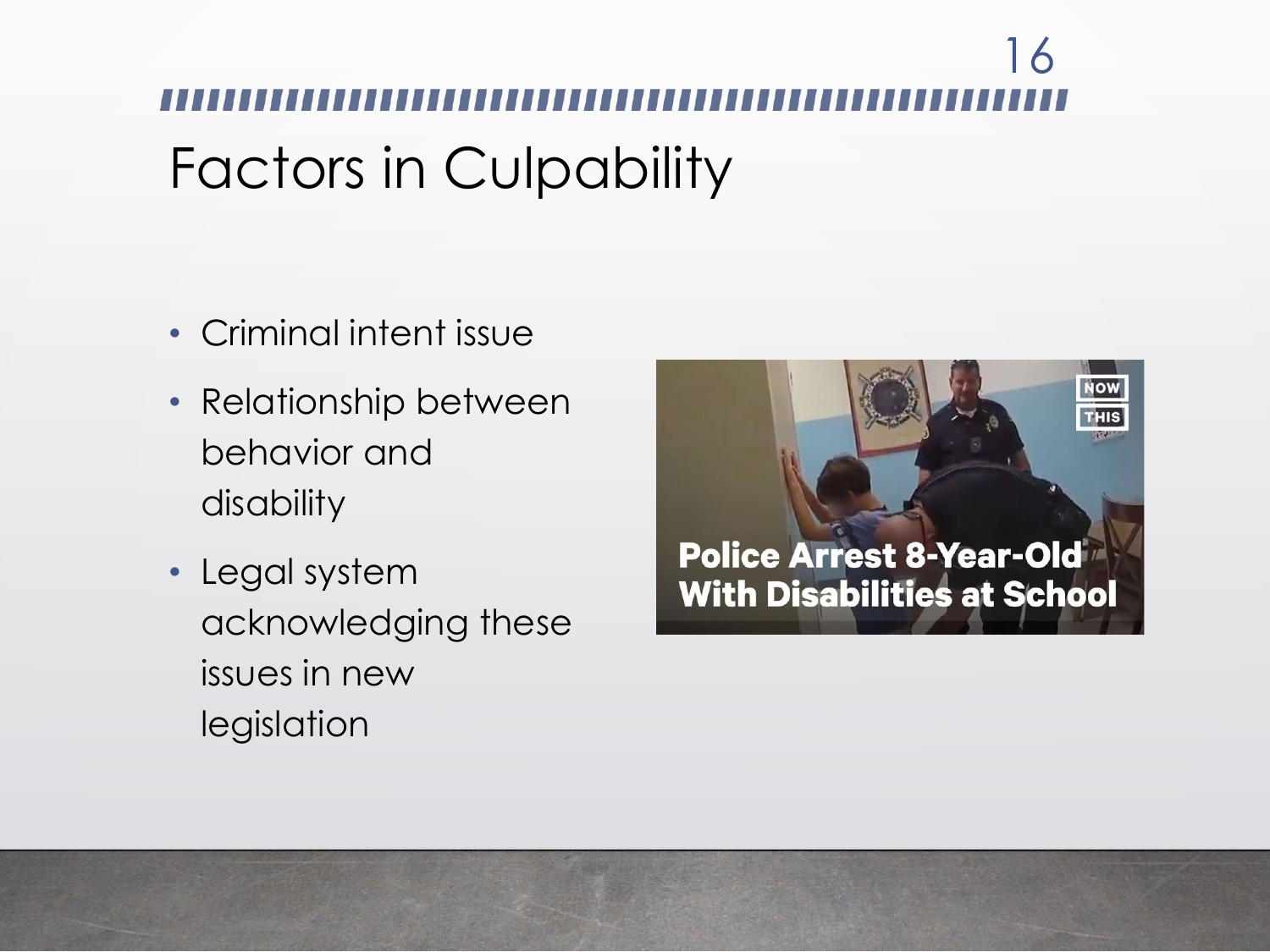### How Disability Can Lead to Criminal Charges or Suspicion





 $\frac{1}{2}$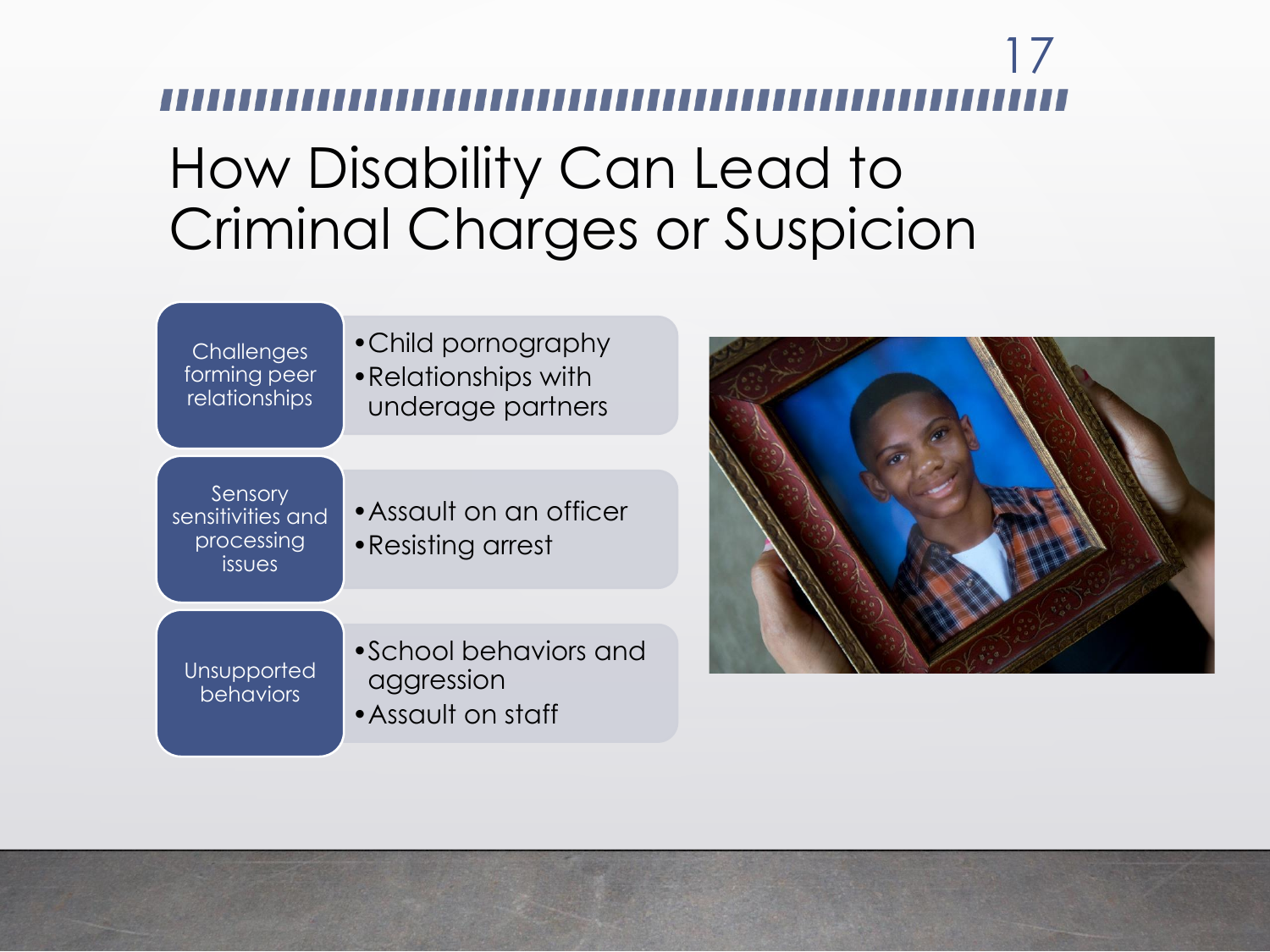### Disability etiquette



- Relax and be kind
- Ask for language and communication preferences
- "Don't make decisions about me without me!"
- "Don't patronize me!"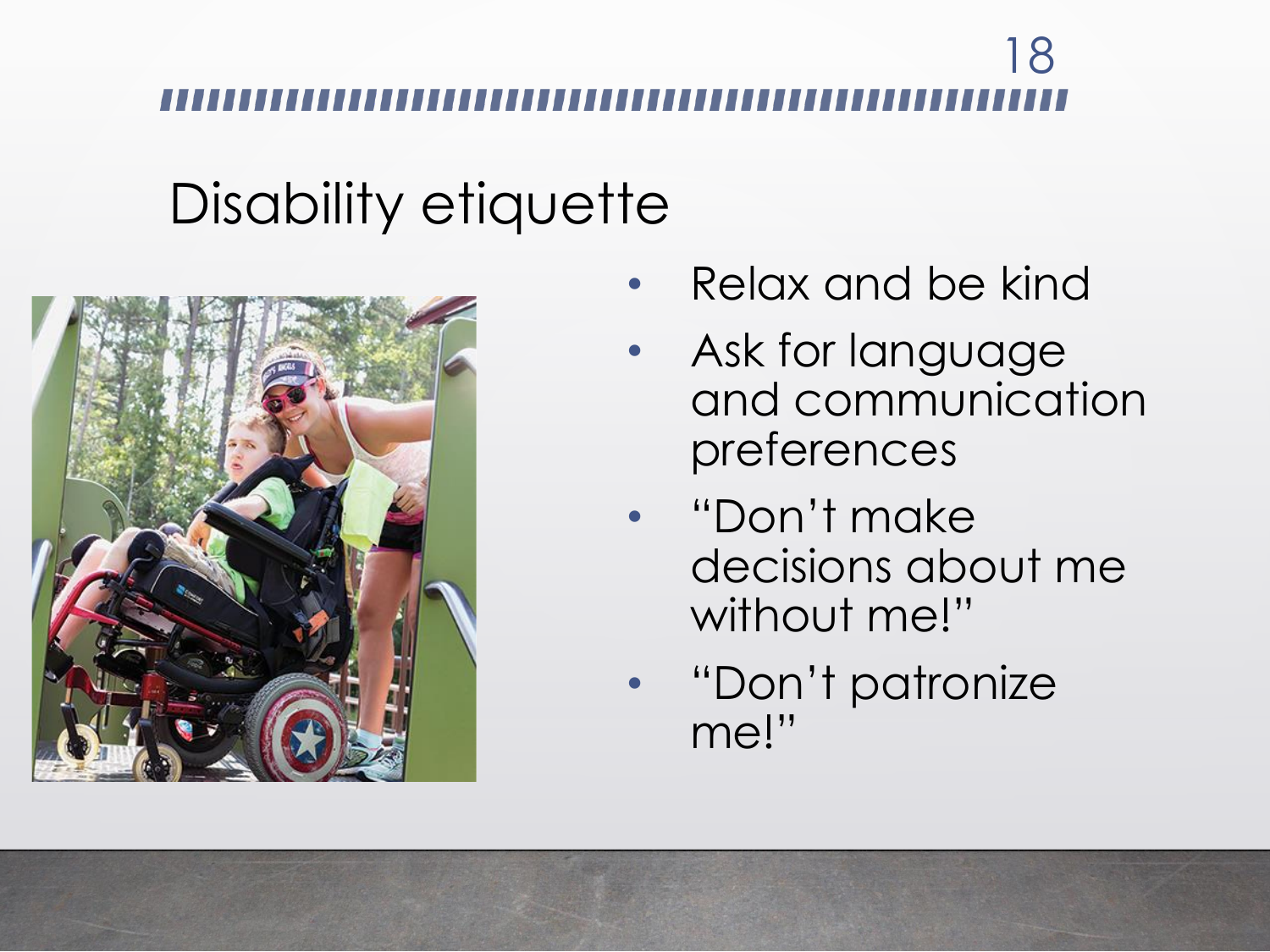### Disability language etiquette

- Always use Person First Language
	- Person with (disability)
- Avoid stereotypes and exclusive language
	- "Normal"
	- "High and low functioning"

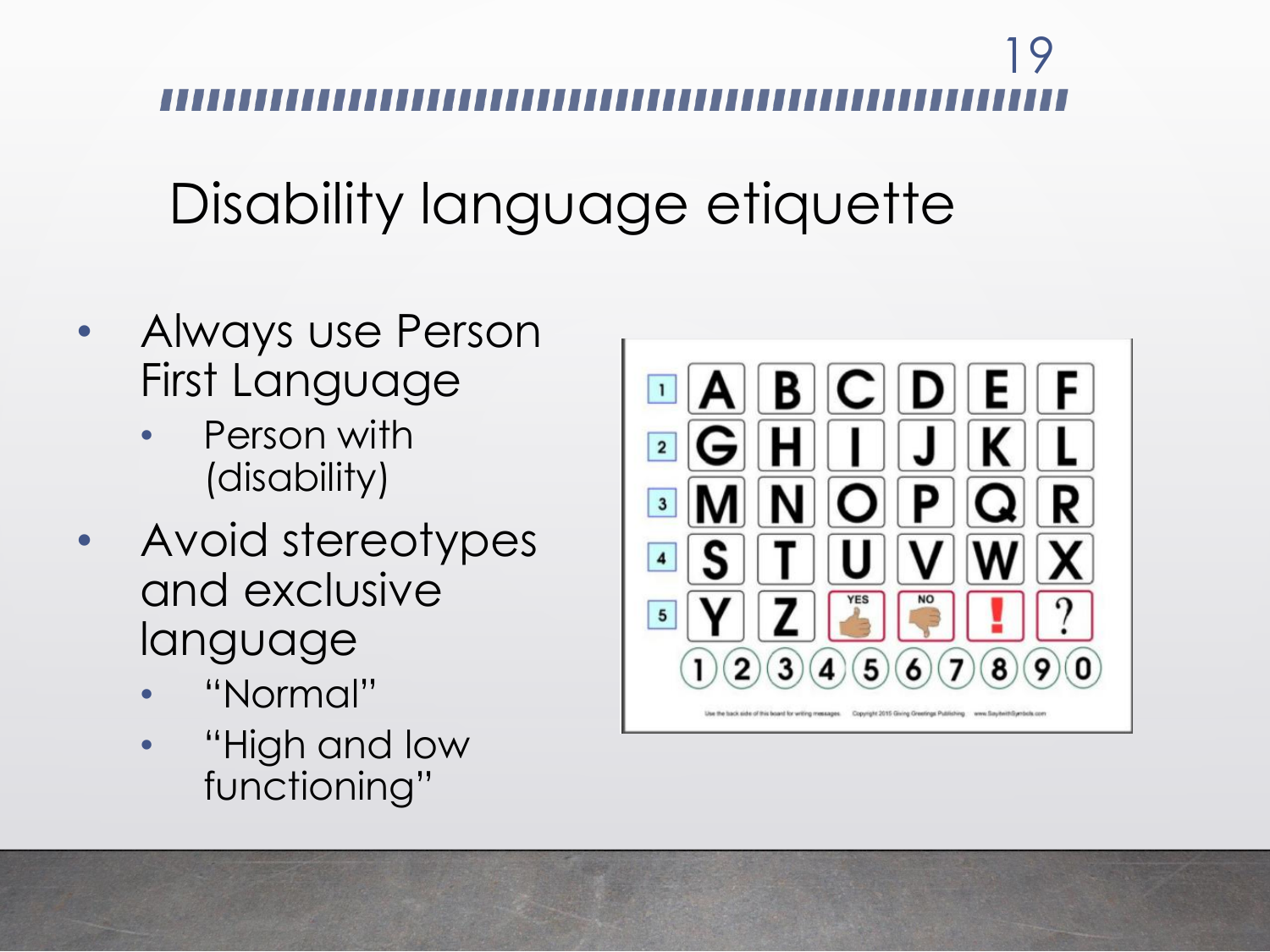### STRATEGIES FOR SUCCESS

| Use           | Use open and unambiguous Body<br>Language                                   |
|---------------|-----------------------------------------------------------------------------|
| Keep          | Keep your hands visible and your body<br>relaxed                            |
| Explain       | Explain your actions before you do them                                     |
| Avoid         | Avoid touching the person (unless<br>you've asked and they've said it's ok) |
| Don't<br>make | Don't make anyone feel trapped                                              |

Be Patient:

- **Allow extra processing** time (7-second delay)
- **Be prepared to restate** information and to repeat yourself
- **Avoid leading,** compound, and complex questions
- Check for understanding by asking for them to repeat *in their own words*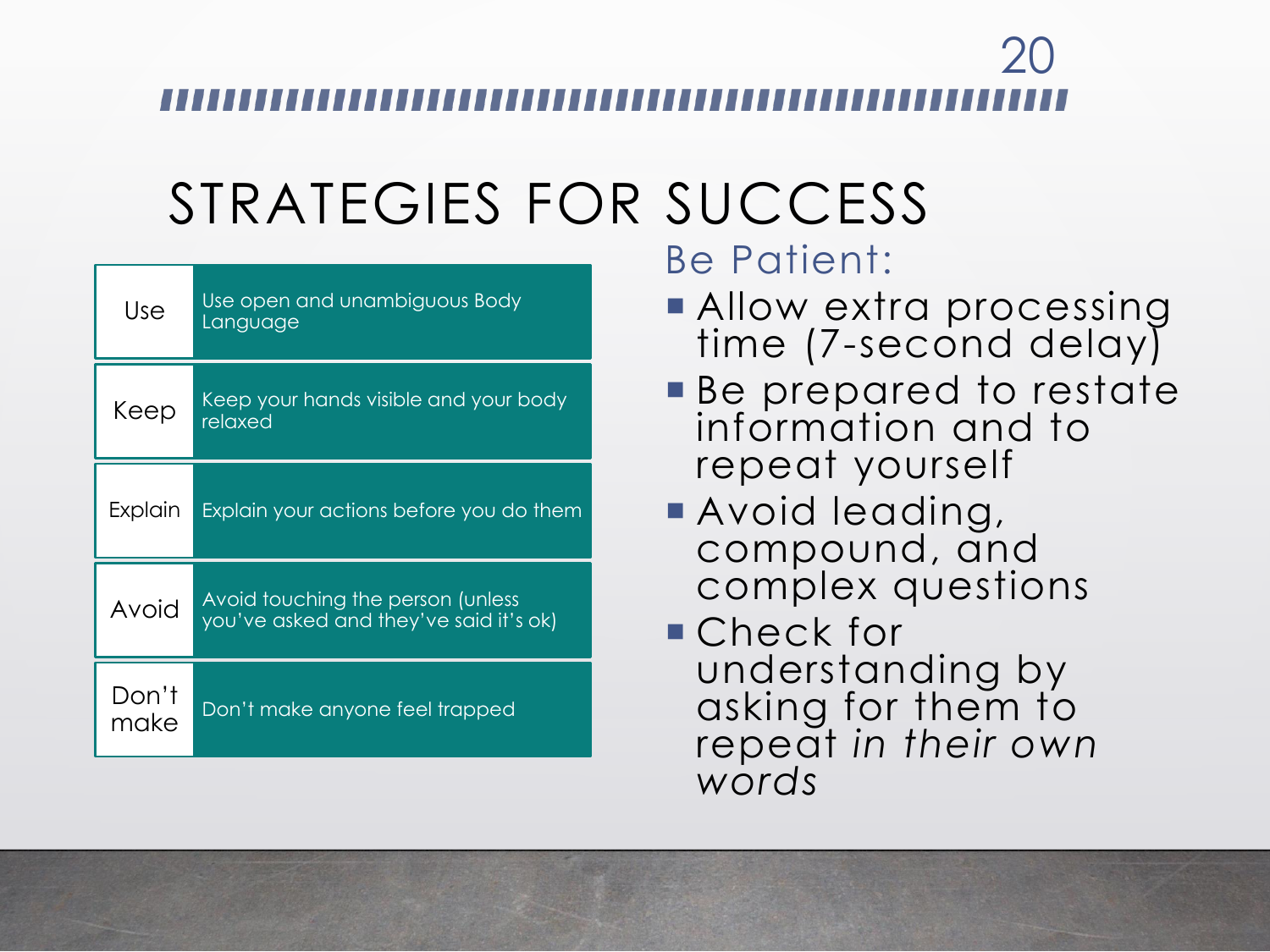### Adapting your work for people with disabilities

When working with people who have disabilities, be aware of each individual's needs and do your best to adapt accordingly



- Use writing, pictures, or stories to communicate
- Speak in concrete terms (avoid abstractions and ambiguity) and use short sentences with pauses
- One size fits all solutions may not be effective – ask the person (and/or their caregiver) for suggestions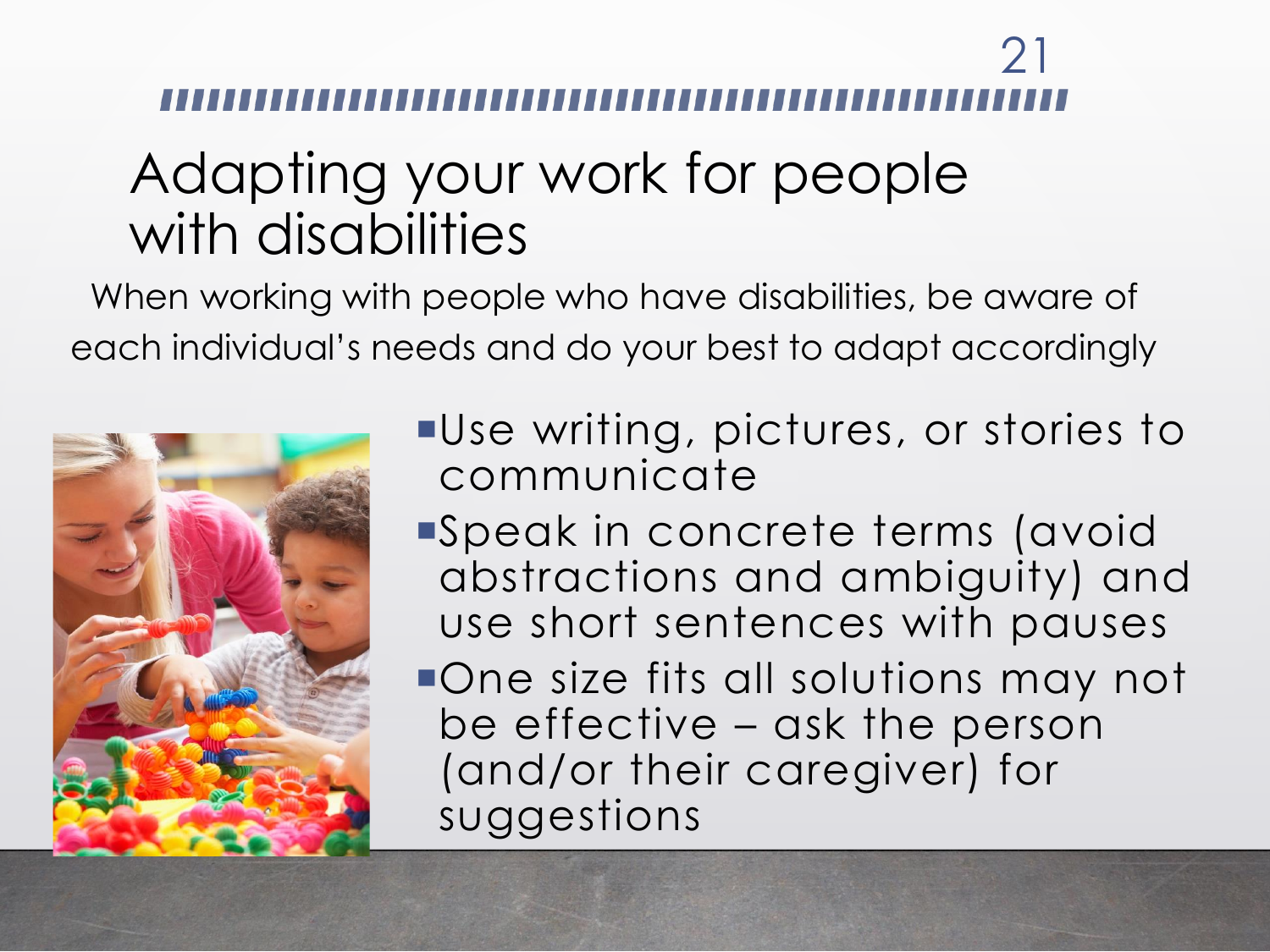### Important Laws for Disability and the Justice System 22

- Americans with Disabilities Act (ADA)
- **VA Code 16.1-274.2** permits educational records to be admitted with juveniles are charged with school-based misdemeanors
- **VA Code 19.2-303.6** allows for individuals diagnosed with autism or an intellectual disability who are accused of a non-violent offense to be considered for case dismissals
- **[VA Code 16.1-272](about:blank)** allows circuit court judges to waive mandatory minimum sentences for children convicted of criminal offenses and allows for the consideration of Adverse Childhood Experiences (ACEs) and adolescent development factors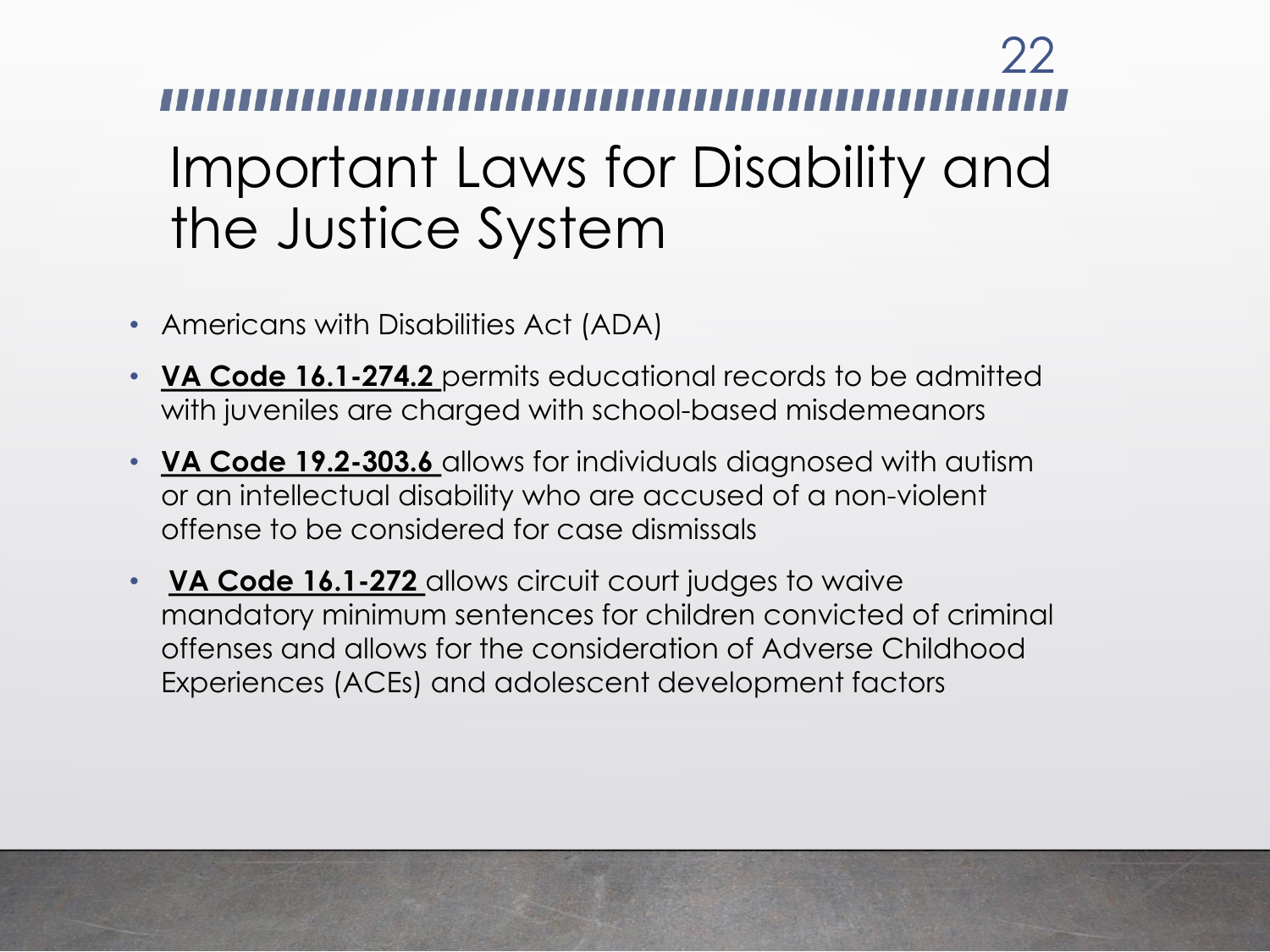# Laws from 2020 Session 23

- **VA Code 19.2-83.3** has a number of provisions, including a prohibition on chokeholds, requirements to de-escalate prior to using force, and mandatory de-escalation training
- **VA Code 19.2-298.02** allows prosecutors to drop charges for good cause
- **VA Code 53.1-40.02** expands earned sentence credits for good behavior for nonviolent inmates. It also creates discretion for compassionate release for terminally ill or permanently disabled prisoners, as well as geriatric release.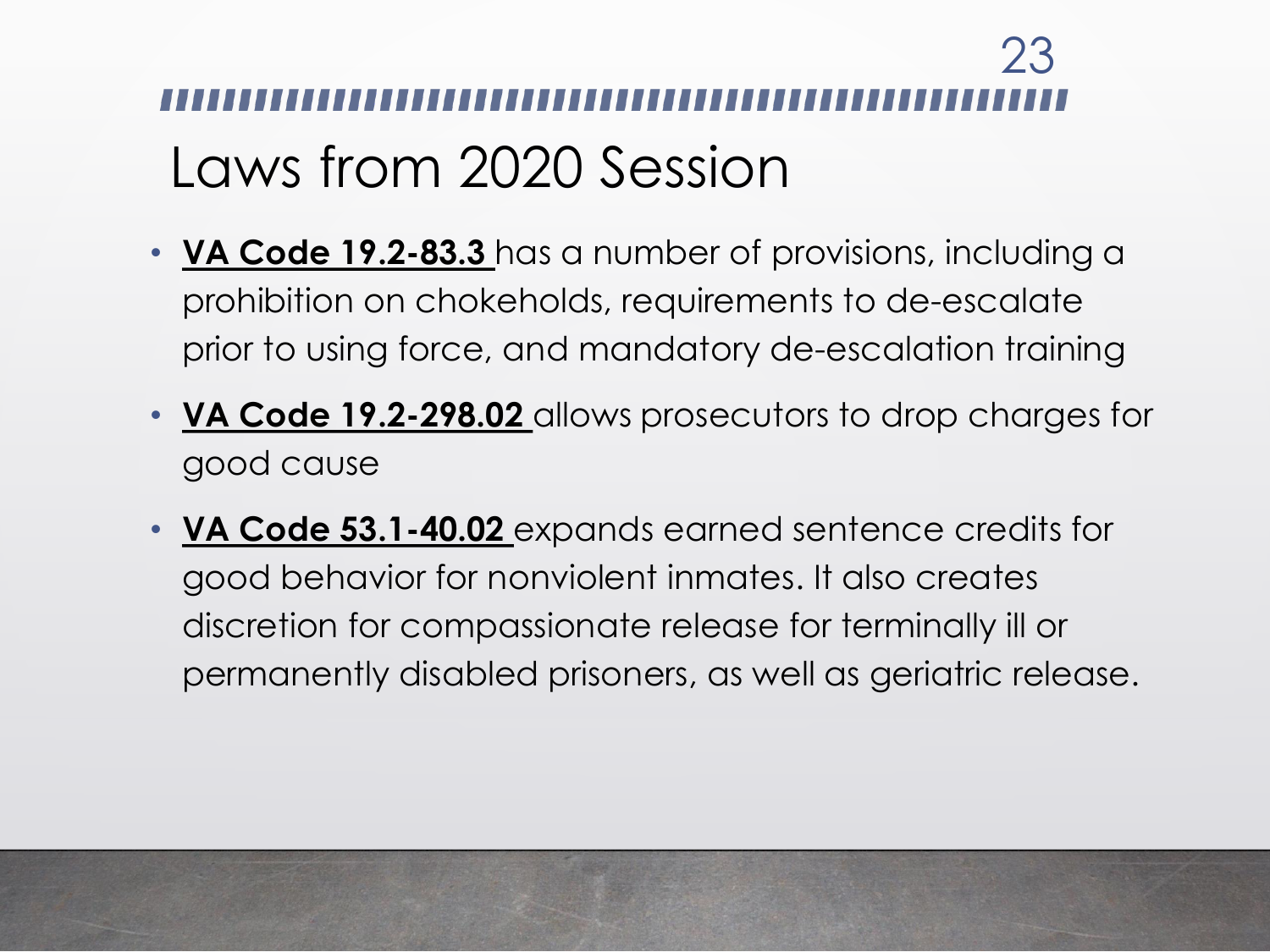# Law from 2021 Session 24

• **SB1315/HB2047/SB1383** Allows evidence of defendant's mental condition to be entered if it shows the defendant didn't have intent required if mental illness and/or intellectual and developmental disability are present. Disability status can be considered in deciding bail and sentencing. Attorneys working in the criminal defense field must have two additional hours of continuing legal education, which shall cover the representation of individuals with behavioral or mental health disorders and individuals with intellectual or developmental disabilities.